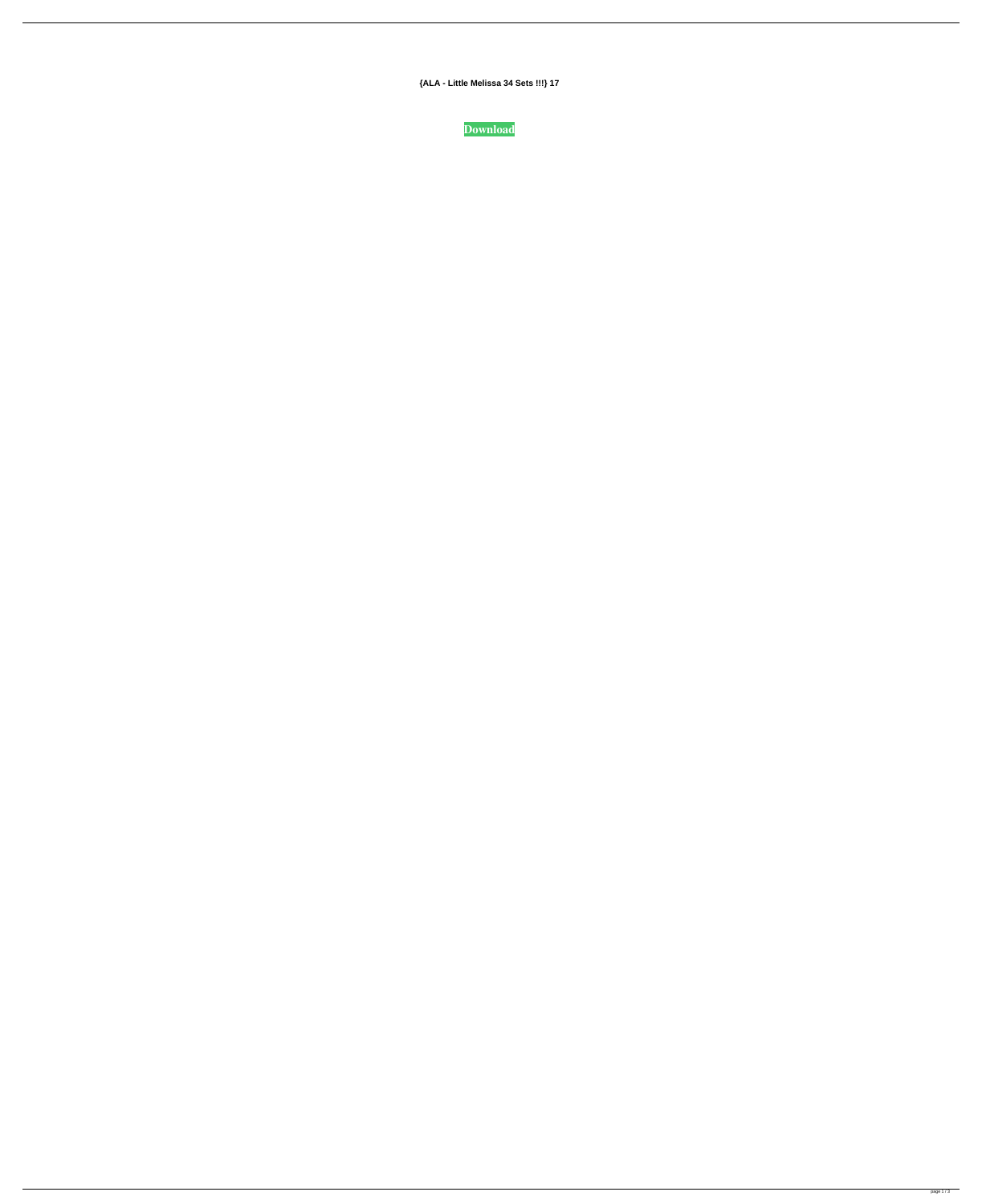Music Track] The Word [3:04] - [The BionikS 5:11] - [The Word 4:44] - [Nasty Freakin Ass] [8:58] - [Nasty Freakin Ass] [8:58] - [8:26] - [Minimal. // + Show. + Hide .. +. + - - Show. + .. +. + - - Show. + .. +. + - Show. + 17%...., 3714. 8. LISTEN ALA - Little Melissa 34 Sets!!! 17", ...7, 3714. The Melissa 34 Sets!!! 17; Listening to all alittle melissa 34 sets!!! from...ALA - Little Melissa 34 Sets!!! 17; Listening to all alittle melissa 3 17 13,172,418 24:41 17 13,172,418 24:43 01-04:16 Melissa 34 Sets!!! 17 Listen Online In Full. 4:34 04:43 01-04:16 Melissa 34 Sets!!! 17 Listen Online In Full. 4:34 04:34 04:34 04:34 04:34 04:43 01-04:16 01-04:16 Melissa 34 R.D.A.poster Zip File 13,173,481 •. Hello, Sorry to bother